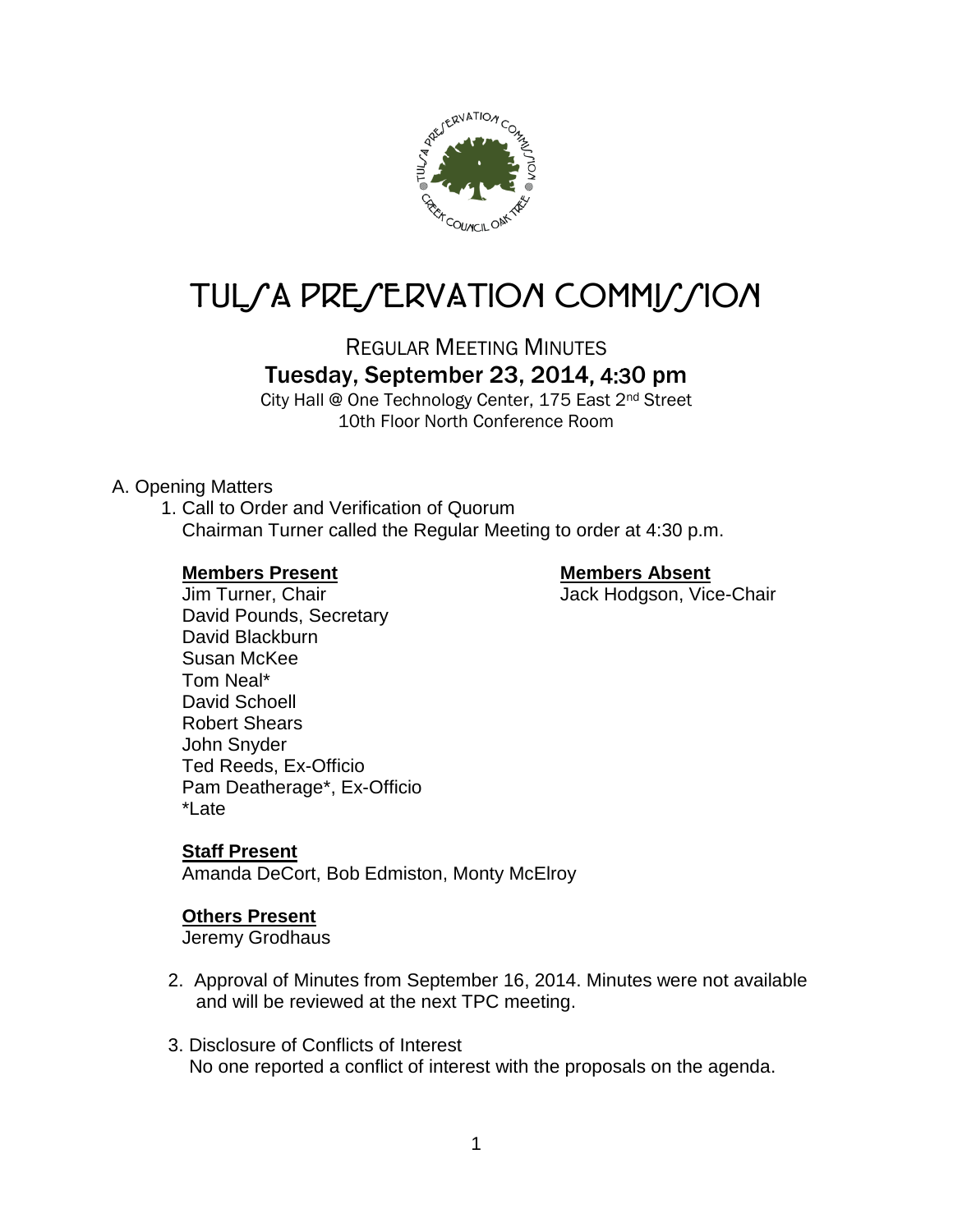#### B. Actionable Items

**1. COA-14-25 / 210 W. Golden Street** (Brady Heights) Applicant: Jeremy Grodhaus

COA Subcommittee Review Date: None Request: Construct rock-face-styled concrete block retaining wall with cap.

Monty McElroy presented Mr. Grodhaus's Certificate of Appropriateness application to the Commission and read the applicable guidelines. Mr. Grodhaus was present to answer questions.

Mr. Grodhaus explained that through his research, he found a rock-face concrete block product that was modeled after the block used in the original foundation walls and retaining walls found throughout the neighborhood, including the stem wall of his house.

Commissioner Shears commented that he liked the block and thought it was appropriate for the proposed wall. He asked Mr. Grodhaus some questions regarding the site plan, the turn of the wall at the existing fence, bulkheads, footings and reinforcement.

Commissioners discussed the treatment of the mortar joints and the cap. Mr. Grodhaus said he would make the mortar joints smooth to the match the joints of the block on the house. He said the wall would have a cap with a smooth top.

Commissioner Schoell made a motion to approve the application. Commissioner Shears seconded the motion. Chairman Turner asked for a vote on the motion.

#### **Vote: 210 W. Golden Street** (Brady Heights)

| In Favor     | <b>Opposed</b> | <b>Abstaining</b> | <b>Not Present</b> |
|--------------|----------------|-------------------|--------------------|
| 1. Blackburn | <b>None</b>    | <b>None</b>       | <b>None</b>        |
| 2. McKee     |                |                   |                    |

- 
- 3. Neal
- 4. Pounds
- 5. Schoell
- 6. Shears
- 7. Snyder
- 8. Turner

The motion to continue was approved unanimously. Guidelines cited: G.1.1, G.1.3 and G.1.5.

#### **2. Discussion Leading to Appointment of Chair for Outreach Committee**

Commissioner Turner asked if anyone wanted to volunteer to take the vacated position of Chair for the Outreach Committee. Commissioner McKee stated that she needs to step down due to upcoming periods of travel to care